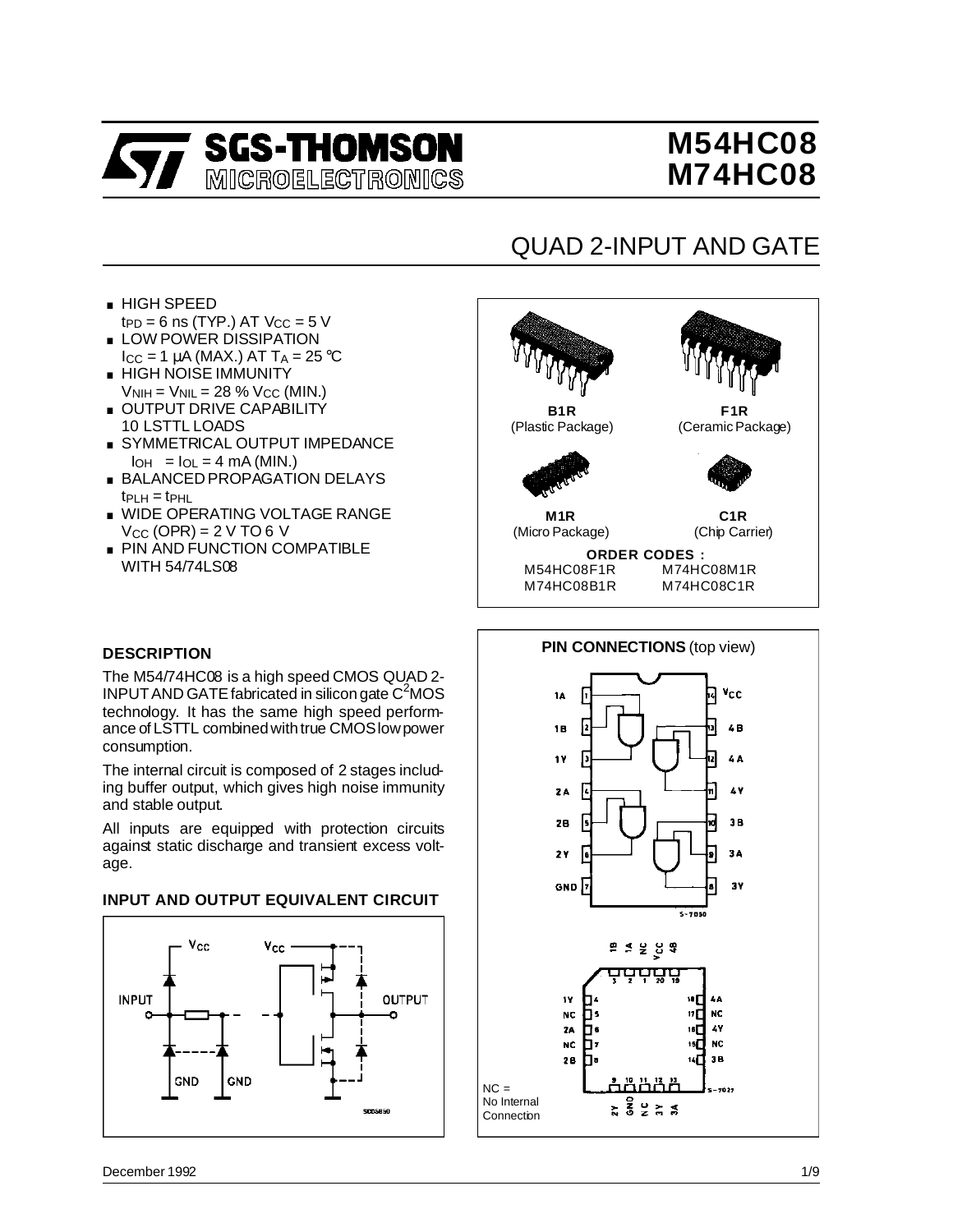#### **TRUTH TABLE**

#### **PIN DESCRIPTION**

| <b>PIN No</b><br><b>SYMBOL</b> |            | <b>NAME AND FUNCTION</b> |  |  |  |
|--------------------------------|------------|--------------------------|--|--|--|
| 1, 4, 9, 12                    | 1A to 4A   | Data Inputs              |  |  |  |
| 2, 5, 10, 13                   | 1B to 4B   | Data Inputs              |  |  |  |
| 3, 6, 8, 11                    | 1Y to 4Y   | Data Outputs             |  |  |  |
|                                | <b>GND</b> | Ground (0V)              |  |  |  |
| 14                             | Vcc.       | Positive Supply Voltage  |  |  |  |

#### **SCHEMATIC CIRCUIT** (Per Gate)







#### **ABSOLUTE MAXIMUM RATINGS**

| Symbol                  | <b>Parameter</b>                             | Value                    | Unit        |
|-------------------------|----------------------------------------------|--------------------------|-------------|
| $V_{\rm CC}$            | Supply Voltage                               | $-0.5$ to $+7$           | V           |
| V <sub>L</sub>          | DC Input Voltage                             | $-0.5$ to $V_{CC}$ + 0.5 | V           |
| Vo                      | DC Output Voltage                            | $-0.5$ to $V_{CC}$ + 0.5 | V           |
| Ιıκ                     | DC Input Diode Current                       | ± 20                     | mA          |
| <b>I</b> OK             | DC Output Diode Current                      | ± 20                     | mA          |
| lo.                     | DC Output Source Sink Current Per Output Pin | ± 25                     | mA          |
| $I_{CC}$ or $I_{GND}$   | DC V <sub>CC</sub> or Ground Current         | ± 50                     | mA          |
| $P_D$                   | <b>Power Dissipation</b>                     | $500$ $(*)$              | mW          |
| $T_{\rm stg}$           | Storage Temperature                          | $-65$ to $+150$          | $^{\circ}C$ |
| $\mathsf{T}_\mathsf{L}$ | Lead Temperature (10 sec)                    | 300                      | $^{\circ}C$ |

Absolute MaximumRatings are those values beyond whichdamage tothe device may occur. Functional operation under these condition isnotimplied. (\*) 500 mW:  $\approx$  65 °C derate to 300 mW by 10mW/°C: 65 °C to 85 °C

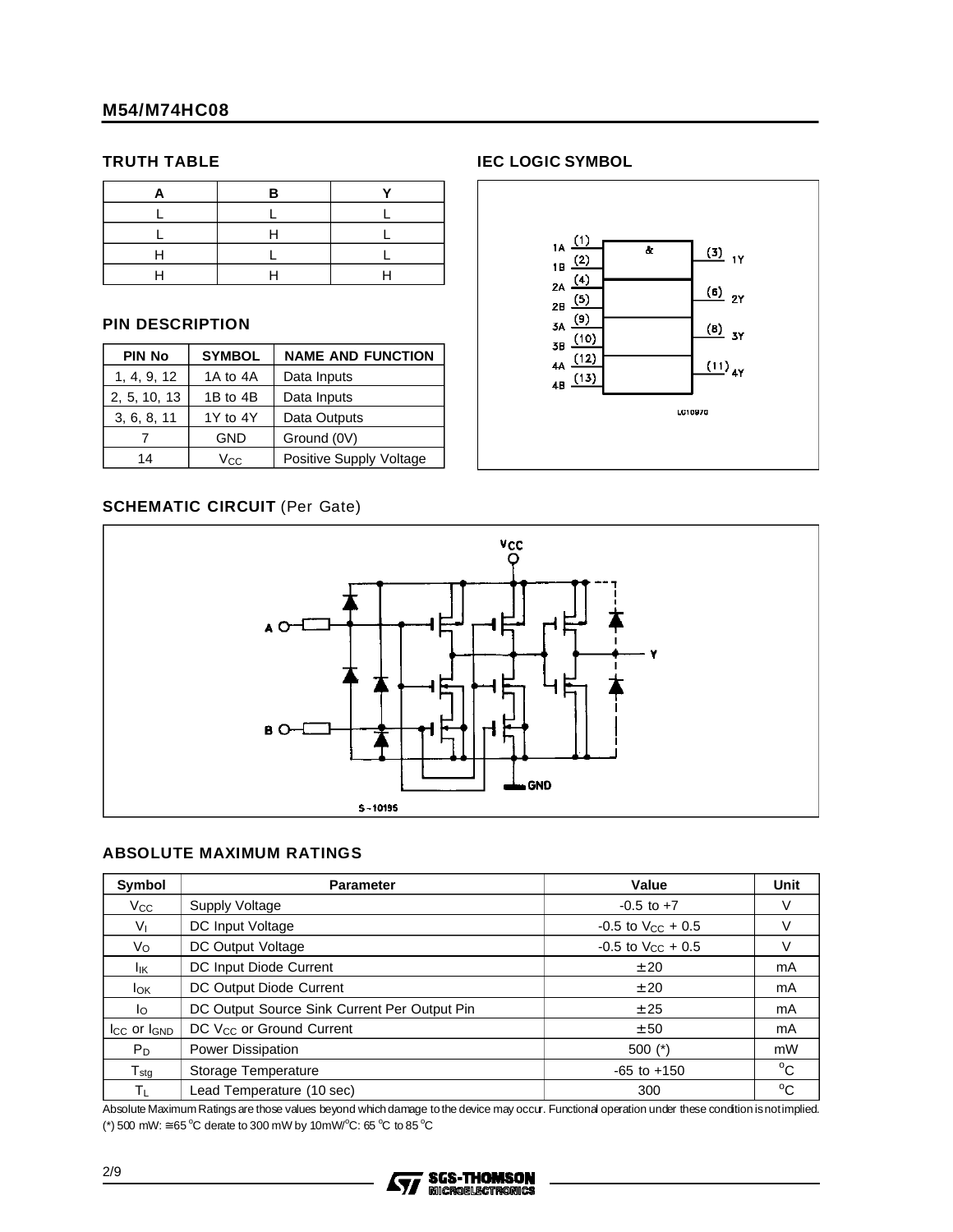#### **RECOMMENDED OPERATING CONDITIONS**

| Symbol                      | <b>Parameter</b>                                           |                                   | Value                        | Unit |
|-----------------------------|------------------------------------------------------------|-----------------------------------|------------------------------|------|
| $V_{\rm CC}$                | Supply Voltage                                             |                                   | $2$ to $6$                   |      |
| $V_{1}$                     | Input Voltage                                              |                                   | 0 to $V_{CC}$                |      |
| Vo                          | Output Voltage                                             | $0$ to $V_{CC}$                   |                              |      |
| ${\mathsf T}_{\mathsf{op}}$ | Operating Temperature: M54HC Series<br><b>M74HC</b> Series | $-55$ to $+125$<br>$-40$ to $+85$ | $^{\circ}$ C<br>$^{\circ}$ C |      |
| $t_r$ , $t_f$               | Input Rise and Fall Time                                   | $V_{CC}$ = 2 V                    | 0 to 1000                    | ns   |
|                             |                                                            | $V_{CC}$ = 4.5 V                  | 0 to 500                     |      |
|                             |                                                            | $V_{CC} = 6 V$                    | 0 to 400                     |      |

#### **DC SPECIFICATIONS**

|                 |                             | <b>Test Conditions</b> |                         | Value                   |      |                                |      |             |                        |             |                         |      |
|-----------------|-----------------------------|------------------------|-------------------------|-------------------------|------|--------------------------------|------|-------------|------------------------|-------------|-------------------------|------|
| Symbol          | <b>Parameter</b>            | Vcc<br>(V)             |                         |                         |      | $T_A = 25 °C$<br>54HC and 74HC |      | <b>74HC</b> | -40 to 85 $^{\circ}$ C | <b>54HC</b> | -55 to 125 $^{\circ}$ C | Unit |
|                 |                             |                        |                         |                         | Min. | Typ.                           | Max. | Min.        | Max.                   | Min.        | Max.                    |      |
| V <sub>IH</sub> | High Level Input            | 2.0                    |                         |                         | 1.5  |                                |      | 1.5         |                        | 1.5         |                         |      |
|                 | Voltage                     | 4.5                    |                         |                         | 3.15 |                                |      | 3.15        |                        | 3.15        |                         | V    |
|                 |                             | 6.0                    |                         |                         | 4.2  |                                |      | 4.2         |                        | 4.2         |                         |      |
| $V_{IL}$        | Low Level Input             | 2.0                    |                         |                         |      |                                | 0.5  |             | 0.5                    |             | 0.5                     |      |
|                 | Voltage                     | 4.5                    |                         |                         |      |                                | 1.35 |             | 1.35                   |             | 1.35                    | V    |
|                 |                             | 6.0                    |                         |                         |      |                                | 1.8  |             | 1.8                    |             | 1.8                     |      |
| VOH             | High Level                  | 2.0                    | $V_1 =$                 |                         | 1.9  | 2.0                            |      | 1.9         |                        | 1.9         |                         |      |
|                 | Output Voltage              | 4.5                    | V <sub>IH</sub>         | $IO=-20 \mu A$          | 4.4  | 4.5                            |      | 4.4         |                        | 4.4         |                         |      |
|                 |                             | 6.0                    | or                      |                         | 5.9  | 6.0                            |      | 5.9         |                        | 5.9         |                         | V    |
|                 |                             | 4.5                    | VIL                     | $IO=-4.0$ mA            | 4.18 | 4.31                           |      | 4.13        |                        | 4.10        |                         |      |
|                 |                             | 6.0                    |                         | $IO=-5.2 mA$            | 5.68 | 5.8                            |      | 5.63        |                        | 5.60        |                         |      |
| VOL             | Low Level Output            | 2.0                    | $V_1 =$                 |                         |      | 0.0                            | 0.1  |             | 0.1                    |             | 0.1                     |      |
|                 | Voltage                     | 4.5                    | V <sub>IH</sub>         | $IO= 20 \mu A$          |      | 0.0                            | 0.1  |             | 0.1                    |             | 0.1                     |      |
|                 |                             | 6.0                    | or                      |                         |      | 0.0                            | 0.1  |             | 0.1                    |             | 0.1                     | V    |
|                 |                             | 4.5                    | VIL                     | $IO = 4.0$ mA           |      | 0.17                           | 0.26 |             | 0.33                   |             | 0.40                    |      |
|                 |                             | 6.0                    |                         | $IO= 5.2 mA$            |      | 0.18                           | 0.26 |             | 0.33                   |             | 0.40                    |      |
| h.              | Input Leakage<br>Current    | 6.0                    | $V_1$ = $V_{CC}$ or GND |                         |      |                                | ±0.1 |             | ±1                     |             | ±1                      | μA   |
| $_{\rm lcc}$    | Quiescent Supply<br>Current | 6.0                    |                         | $V_1$ = $V_{CC}$ or GND |      |                                | 1    |             | 10                     |             | 20                      | μA   |

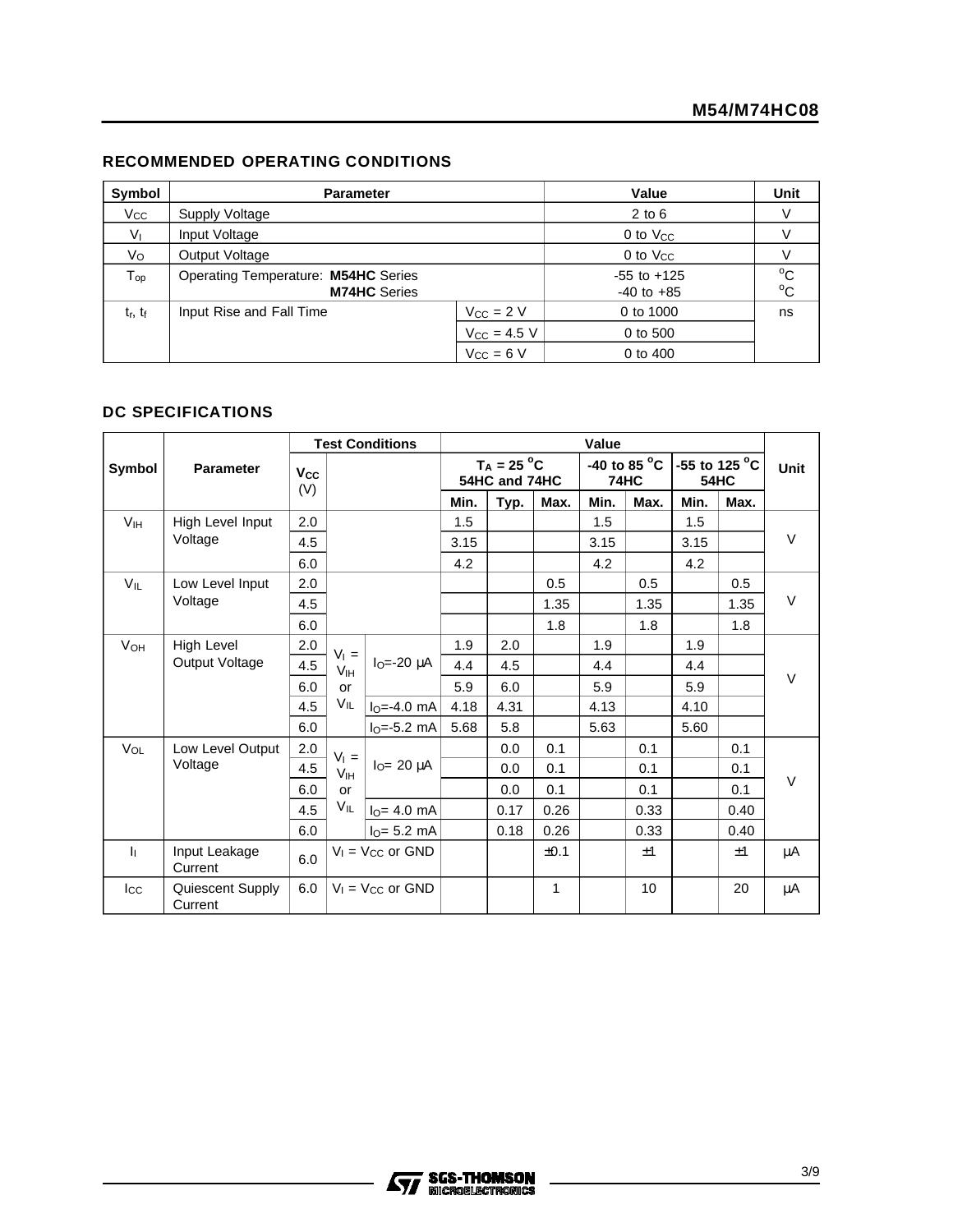| Symbol<br><b>Parameter</b> |                                  | <b>Test Conditions</b> |                                | Value |      |                                       |      |                              |      |             |    |
|----------------------------|----------------------------------|------------------------|--------------------------------|-------|------|---------------------------------------|------|------------------------------|------|-------------|----|
|                            |                                  | Vcc                    | $T_A = 25 °C$<br>54HC and 74HC |       |      | -40 to 85 $^{\circ}$ C<br><b>74HC</b> |      | -55 to 125 °C<br><b>54HC</b> |      | <b>Unit</b> |    |
|                            |                                  | (V)                    |                                | Min.  | Typ. | Max.                                  | Min. | Max.                         | Min. | Max.        |    |
| $t_{TLH}$                  | <b>Output Transition</b>         | 2.0                    |                                |       | 30   | 75                                    |      | 95                           |      | 110         |    |
| t <sub>thl</sub>           | Time                             | 4.5                    |                                |       | 8    | 15                                    |      | 19                           |      | 22          | ns |
|                            |                                  | 6.0                    |                                |       | 7    | 13                                    |      | 16                           |      | 19          |    |
| t <sub>PLH</sub>           | Propagation                      | 2.0                    |                                |       | 24   | 75                                    |      | 95                           |      | 110         |    |
| <b>t</b> <sub>PHL</sub>    | Delay Time                       | 4.5                    |                                |       | 8    | 15                                    |      | 19                           |      | 22          | ns |
|                            |                                  | 6.0                    |                                |       | 7    | 13                                    |      | 16                           |      | 19          |    |
| $C_{IN}$                   | Input Capacitance                |                        |                                |       | 5    | 10                                    |      | 10                           |      | 10          | pF |
| $C_{PD}$ $(*)$             | Power Dissipation<br>Capacitance |                        |                                |       | 19   |                                       |      |                              |      |             | pF |

#### **AC ELECTRICAL CHARACTERISTICS** ( $C_L = 50$  pF, Input  $t_r = t_f = 6$  ns)

(\*) C<sub>PD</sub> is defined as the value of the IC's internal equivalent capadtance which is calculated from the operating current consumption without load. (Refer to Test Circuit). Average operting current can be obtained by the following equation.  $lcc$ (opr) = C<sub>PD</sub> • V<sub>CC</sub> • f<sub>IN</sub> +  $lc$ /4 (per Gate)

#### **SWITCHING CHARACTERISTICS TEST CIRCUIT**



#### **TEST CIRCUIT I<sub>CC</sub> (Opr.)**



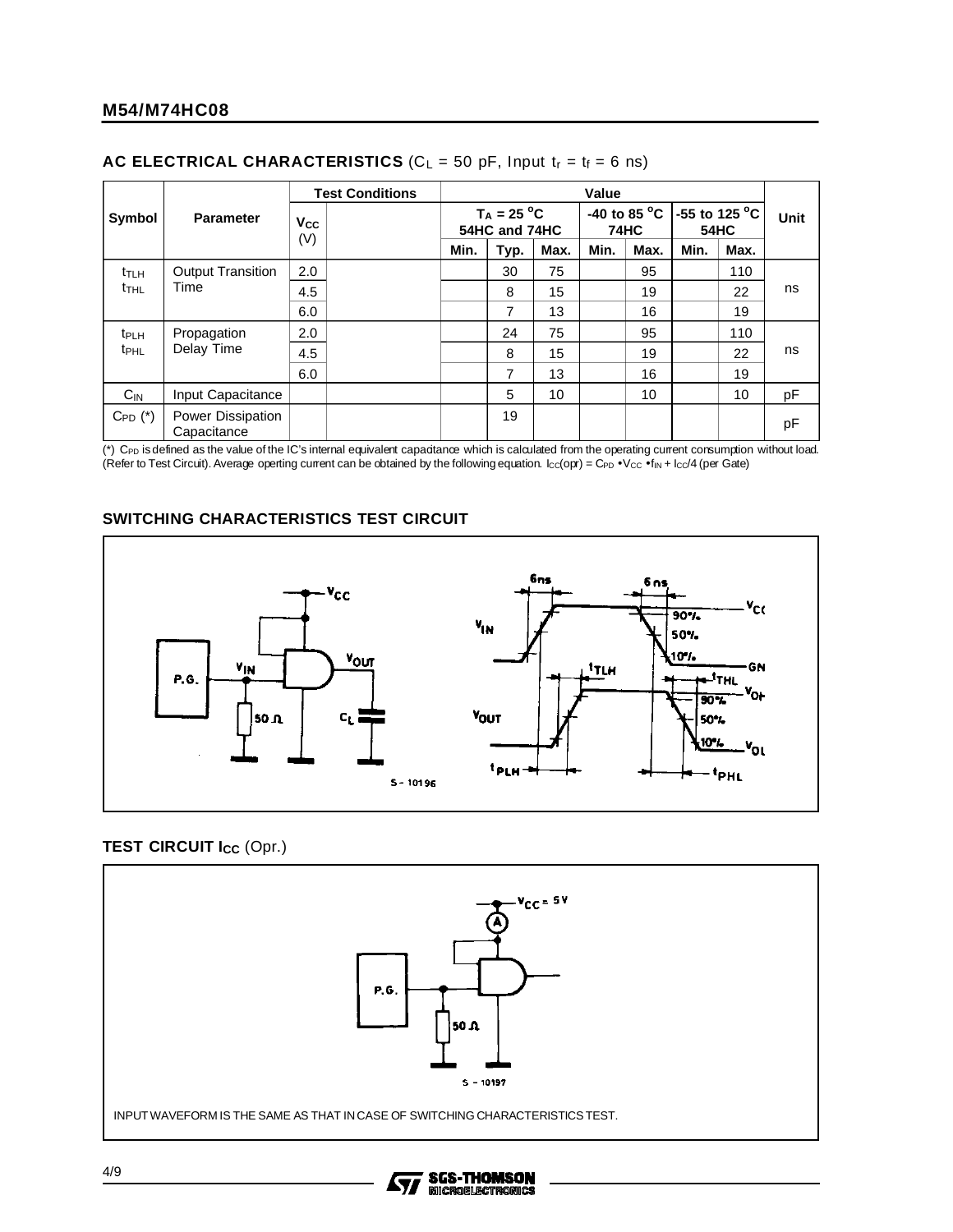| DIM.        |      | mm      |      | inch  |       |       |  |
|-------------|------|---------|------|-------|-------|-------|--|
|             | MIN. | TYP.    | MAX. | MIN.  | TYP.  | MAX.  |  |
| a1          | 0.51 |         |      | 0.020 |       |       |  |
| $\sf B$     | 1.39 |         | 1.65 | 0.055 |       | 0.065 |  |
| $\sf b$     |      | $0.5\,$ |      |       | 0.020 |       |  |
| b1          |      | 0.25    |      |       | 0.010 |       |  |
| D           |      |         | 20   |       |       | 0.787 |  |
| $\mathsf E$ |      | 8.5     |      |       | 0.335 |       |  |
| e           |      | 2.54    |      |       | 0.100 |       |  |
| e3          |      | 15.24   |      |       | 0.600 |       |  |
| $\mathsf F$ |      |         | 7.1  |       |       | 0.280 |  |
| T           |      |         | 5.1  |       |       | 0.201 |  |
| $\mathsf L$ |      | 3.3     |      |       | 0.130 |       |  |
| $\mathsf Z$ | 1.27 |         | 2.54 | 0.050 |       | 0.100 |  |

# **Plastic DIP14 MECHANICAL DATA**



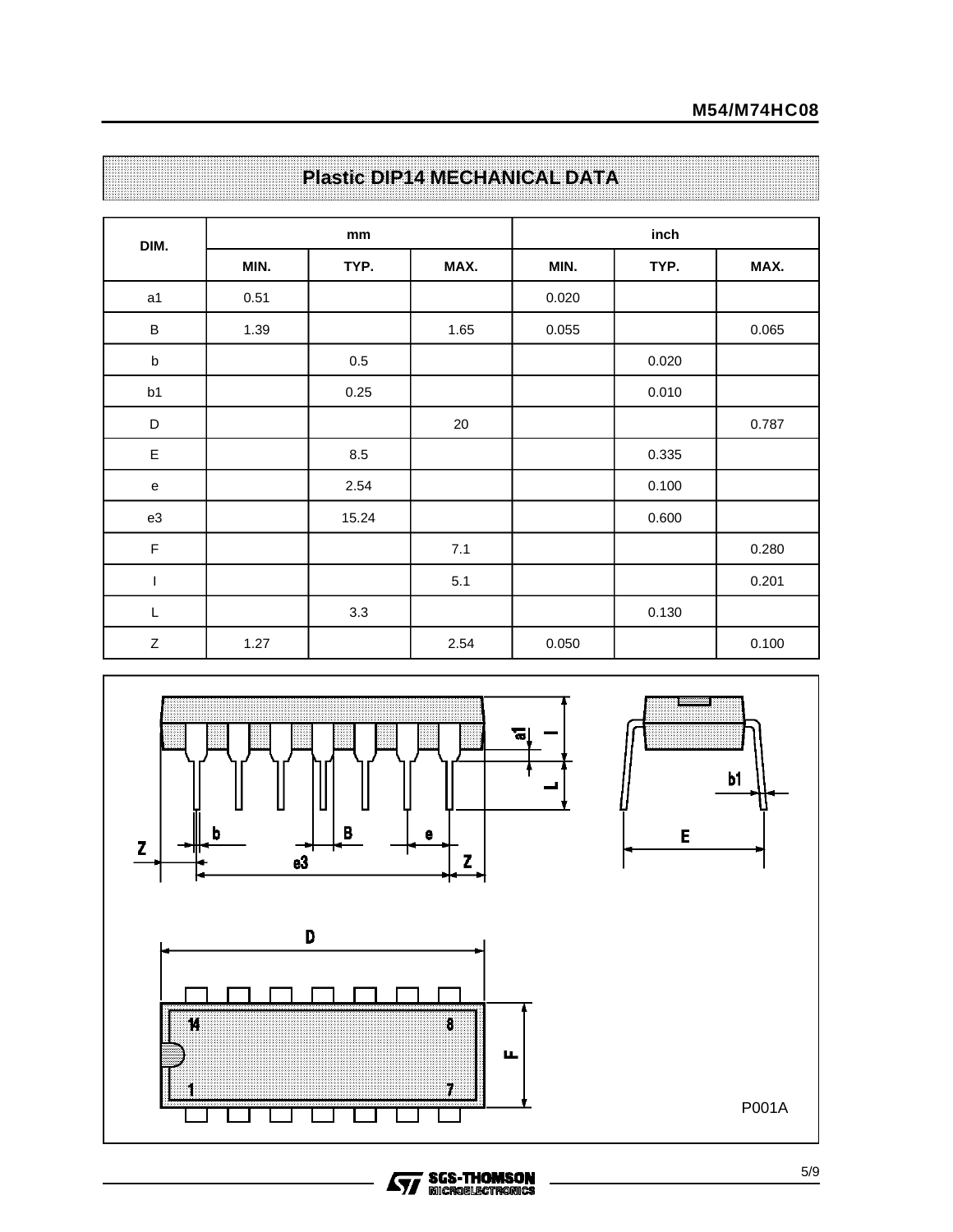# **Ceramic DIP14/1 MECHANICAL DATA**

| DIM.                      |      | mm    |      | inch  |       |       |  |
|---------------------------|------|-------|------|-------|-------|-------|--|
|                           | MIN. | TYP.  | MAX. | MIN.  | TYP.  | MAX.  |  |
| $\boldsymbol{\mathsf{A}}$ |      |       | 20   |       |       | 0.787 |  |
| $\sf B$                   |      |       | 7.0  |       |       | 0.276 |  |
| D                         |      | 3.3   |      |       | 0.130 |       |  |
| E                         | 0.38 |       |      | 0.015 |       |       |  |
| e3                        |      | 15.24 |      |       | 0.600 |       |  |
| F                         | 2.29 |       | 2.79 | 0.090 |       | 0.110 |  |
| G                         | 0.4  |       | 0.55 | 0.016 |       | 0.022 |  |
| $\boldsymbol{\mathsf{H}}$ | 1.17 |       | 1.52 | 0.046 |       | 0.060 |  |
| L                         | 0.22 |       | 0.31 | 0.009 |       | 0.012 |  |
| M                         | 1.52 |       | 2.54 | 0.060 |       | 0.100 |  |
| ${\sf N}$                 |      |       | 10.3 |       |       | 0.406 |  |
| $\sf P$                   | 7.8  |       | 8.05 | 0.307 |       | 0.317 |  |
| $\sf Q$                   |      |       | 5.08 |       |       | 0.200 |  |

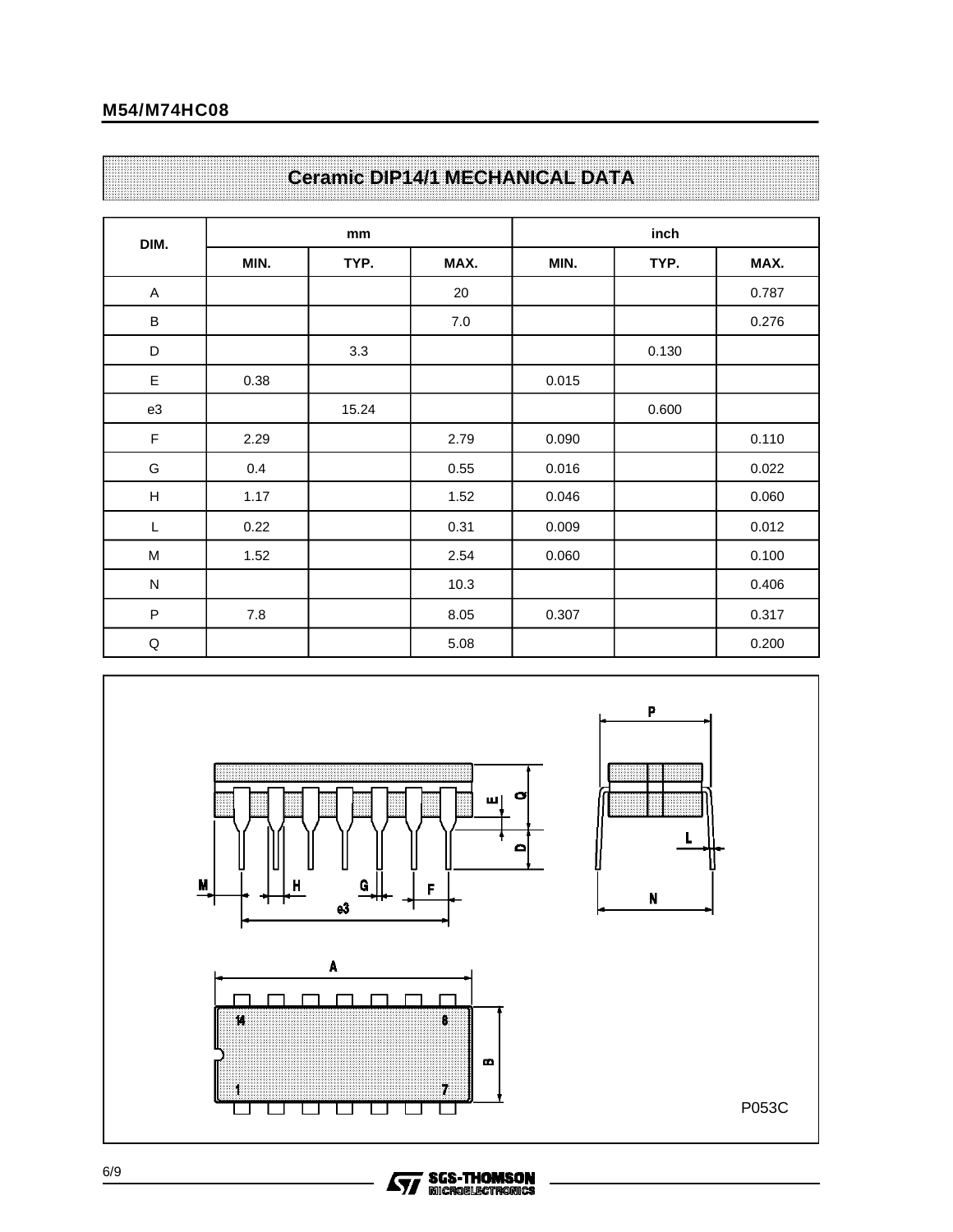| DIM.           |      | mm               |      | inch       |       |       |  |  |  |
|----------------|------|------------------|------|------------|-------|-------|--|--|--|
|                | MIN. | TYP.             | MAX. | MIN.       | TYP.  | MAX.  |  |  |  |
| A              |      |                  | 1.75 |            |       | 0.068 |  |  |  |
| a <sub>1</sub> | 0.1  |                  | 0.2  | 0.003      |       | 0.007 |  |  |  |
| a2             |      |                  | 1.65 |            |       | 0.064 |  |  |  |
| b              | 0.35 |                  | 0.46 | 0.013      |       | 0.018 |  |  |  |
| b1             | 0.19 |                  | 0.25 | 0.007      |       | 0.010 |  |  |  |
| $\mathbf C$    |      | 0.5              |      |            | 0.019 |       |  |  |  |
| c <sub>1</sub> |      |                  |      | 45° (typ.) |       |       |  |  |  |
| D              | 8.55 |                  | 8.75 | 0.336      |       | 0.344 |  |  |  |
| E              | 5.8  |                  | 6.2  | 0.228      |       | 0.244 |  |  |  |
| e              |      | 1.27             |      |            | 0.050 |       |  |  |  |
| e3             |      | 7.62             |      |            | 0.300 |       |  |  |  |
| $\mathsf F$    | 3.8  |                  | 4.0  | 0.149      |       | 0.157 |  |  |  |
| G              | 4.6  |                  | 5.3  | 0.181      |       | 0.208 |  |  |  |
| L              | 0.5  |                  | 1.27 | 0.019      |       | 0.050 |  |  |  |
| M              |      |                  | 0.68 |            |       | 0.026 |  |  |  |
| $\mathbb S$    |      | $8^\circ$ (max.) |      |            |       |       |  |  |  |

# **SO14 MECHANICAL DATA**

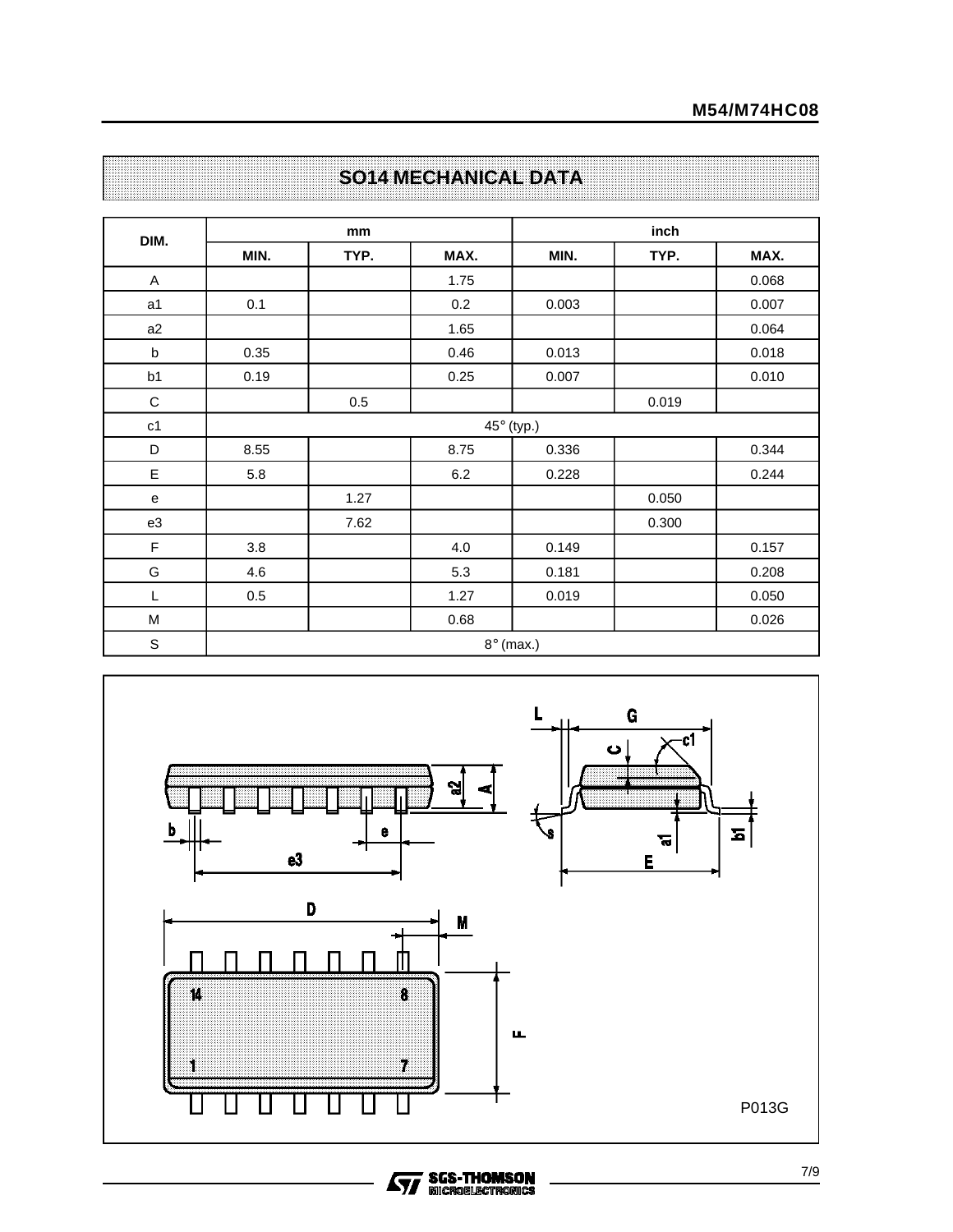#### **M54/M74HC08**

### **PLCC20 MECHANICAL DATA**

| DIM.           |      | mm   |       | inch  |       |       |  |
|----------------|------|------|-------|-------|-------|-------|--|
|                | MIN. | TYP. | MAX.  | MIN.  | TYP.  | MAX.  |  |
| A              | 9.78 |      | 10.03 | 0.385 |       | 0.395 |  |
| $\sf B$        | 8.89 |      | 9.04  | 0.350 |       | 0.356 |  |
| $\mathsf D$    | 4.2  |      | 4.57  | 0.165 |       | 0.180 |  |
| d1             |      | 2.54 |       |       | 0.100 |       |  |
| d2             |      | 0.56 |       |       | 0.022 |       |  |
| E              | 7.37 |      | 8.38  | 0.290 |       | 0.330 |  |
| e              |      | 1.27 |       |       | 0.050 |       |  |
| e3             |      | 5.08 |       |       | 0.200 |       |  |
| $\mathsf F$    |      | 0.38 |       |       | 0.015 |       |  |
| G              |      |      | 0.101 |       |       | 0.004 |  |
| M              |      | 1.27 |       |       | 0.050 |       |  |
| M <sub>1</sub> |      | 1.14 |       |       | 0.045 |       |  |